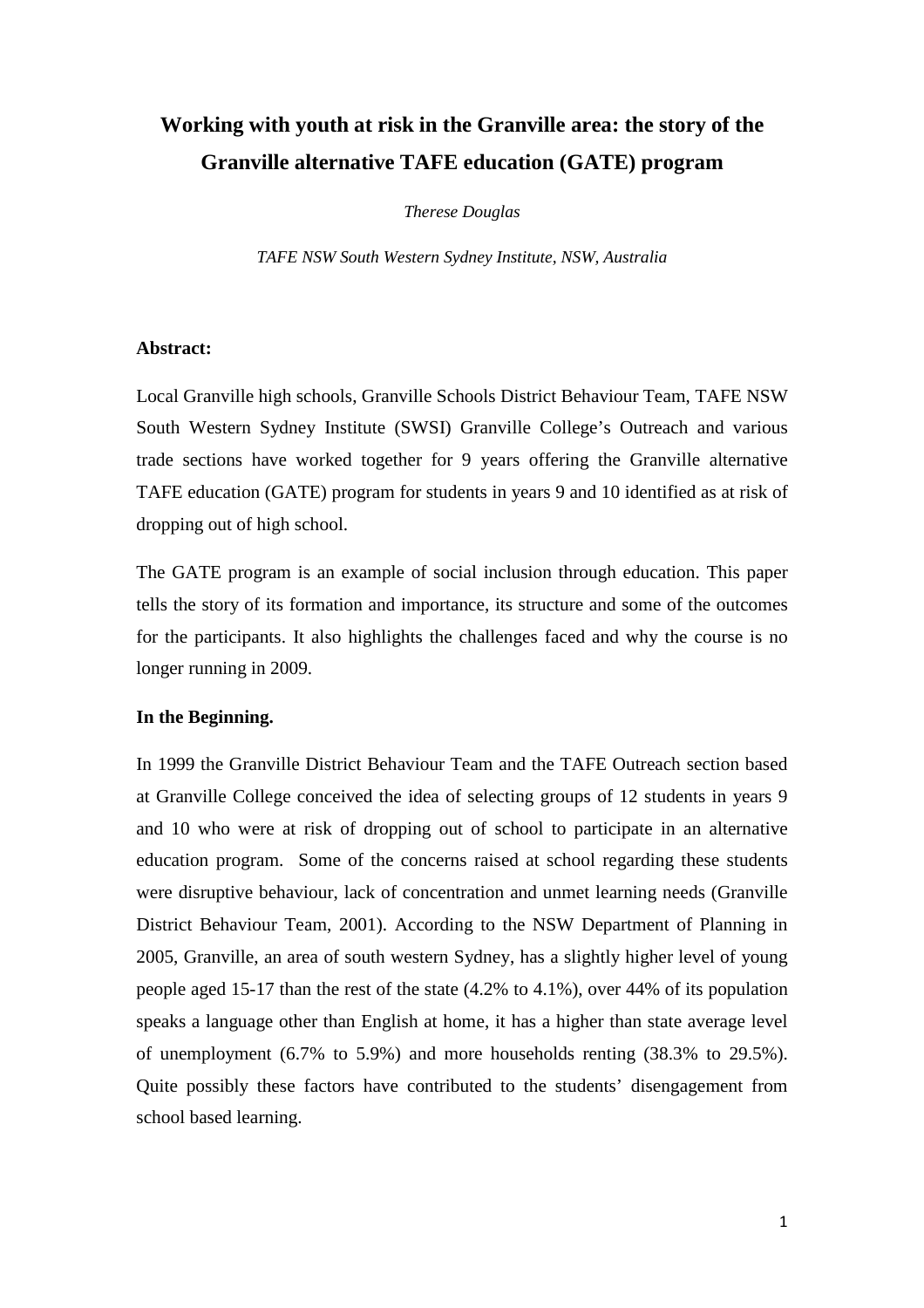The Granville District Behaviour Team interviewed and selected students for the program in consultation with the deputy principals of the participating schools.

The basic structure of the course included study of communication and conflict resolution skills, pre-skills preparation such as Occupational Health and Safety (OHS), and job preparation skills such as resume writing and mock job interviews. But the main emphasis has been on introductory trade skills. Granville College of TAFE has been the venue for the course which is held over two days for two school terms.

The Granville Behavioural Team provided one teacher to be with the students through all classes as well as teaching the communication and conflict resolution skills. Outreach provided a teacher for job preparation skills and trade sections provided teachers for the introductory trade skills components.

Funding for the course has been provided through grants from two main sources: Get Skilled and Helping Young People at Risk (HYPAR).

# **What is the importance of the GATE program?**

The GATE program is a great example of social inclusion through education.

In December 2007 the Rudd Government established the Social Inclusion Board and Unit to achieve better outcomes for the most disadvantaged people in our community. The stated policy areas for the first term of office as listed on the website were:

- the incidence and needs of jobless families with children
- delivering effective support to children at greatest risk of long term disadvantage
- focusing on particular locations, neighbourhoods and communities to ensure programs and services are getting to the right places
- addressing the incidence of homelessness
- employment for people living with a disability or mental illness
- closing the gap for Indigenous Australians

# www.socialinclusion.gov.au/pmc\_social\_inclusion\_unit.htm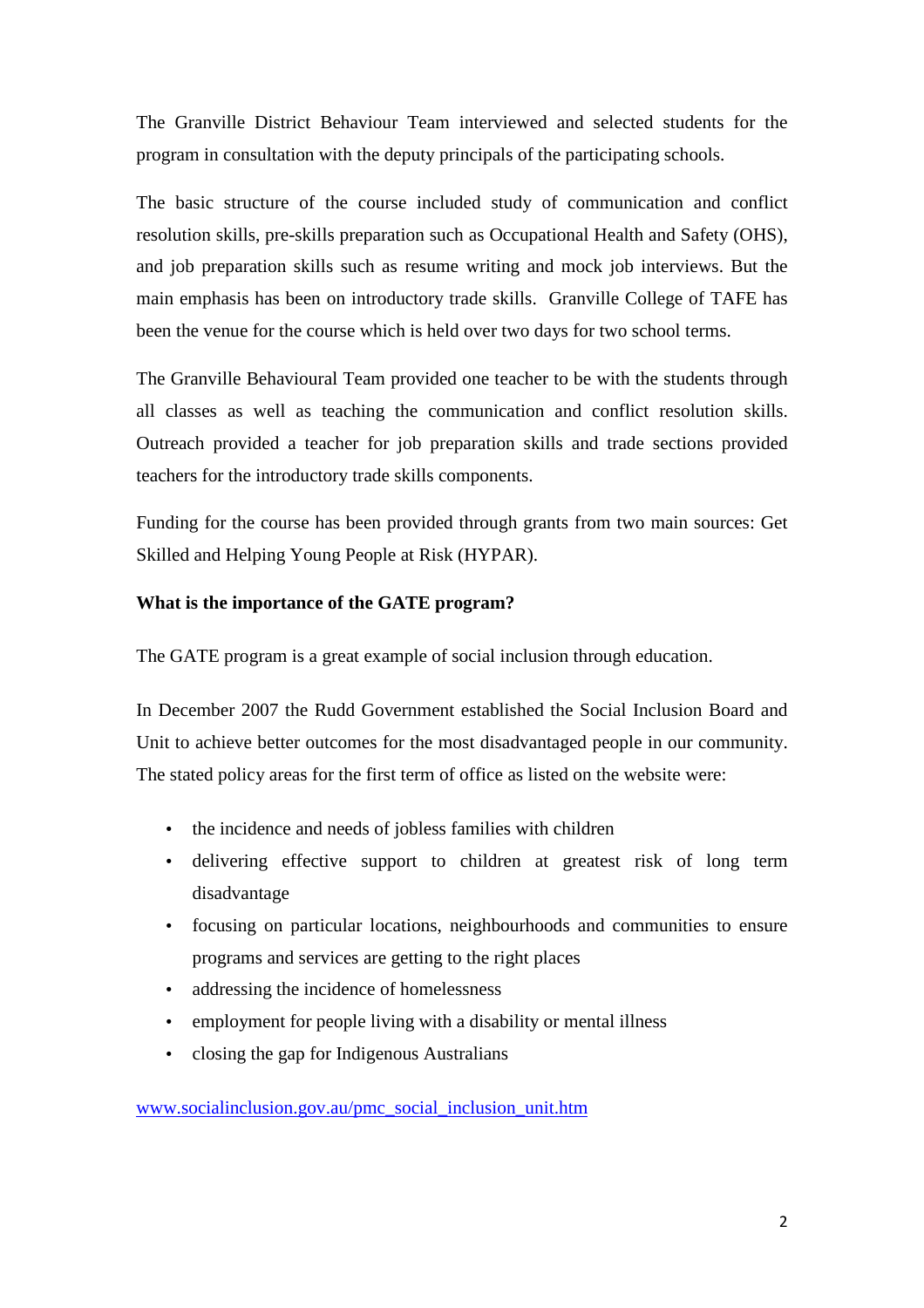The GATE program corresponds to the second two policy priorities stated for the Social Inclusion Board, namely

# *delivering effective support to children at greatest risk of long term disadvantage*

*focusing on particular locations, neighbourhoods and communities to ensure programs and services are getting to the right places* 

The rationale for the course is to help students "develop relationships and a sense of connectedness to the local, school and tertiary community" (Granville District Behaviour Team, 2001). It has been argued that social inclusion needs to be more than just addressing the distributional inequities of resources. It should also be developing relationships between people and organisations (Babican, 2008).

Looking at the feedback from participants, the development of relationships between people and organisations has been a regular outcome of the course for many participants.

*"One more thanks to Antonia, Bill and Sharmeil for the time they take to help me to be a better person they have taken a big place in my life and I will never forget them" (Sonny, 2008).* 

*"The experience of the GATE program course was so great because of teachers. They were helpful and caring. (From) All my experience in this GATE course I've learned a lot and how to use machines and what machines to use for our job. From day 1 to now I have finished my jobs with the help of my teachers. The GATE program has helped me a lot with my behaviour and (I'm) very thankful" (Hussein, 2008).* 

*"Hi I'm Ahmed...and I am doing a great course in Granville TAFE we do mechanics and spray painting. It is really good I have had a really good time I have learnt a whole lot. I have to show respect and be polite and I have learnt a whole lot about cars and how to spray them and stuff. We had four teachers Ms Antonia, Ms Kerrie, Bill and Sharmeil and they were all great. We had our ups and downs but in the end I'm really glad I got picked for the course and I think you should still run it so other kids out there can get to learn what I did" (Ahmed, 2008).*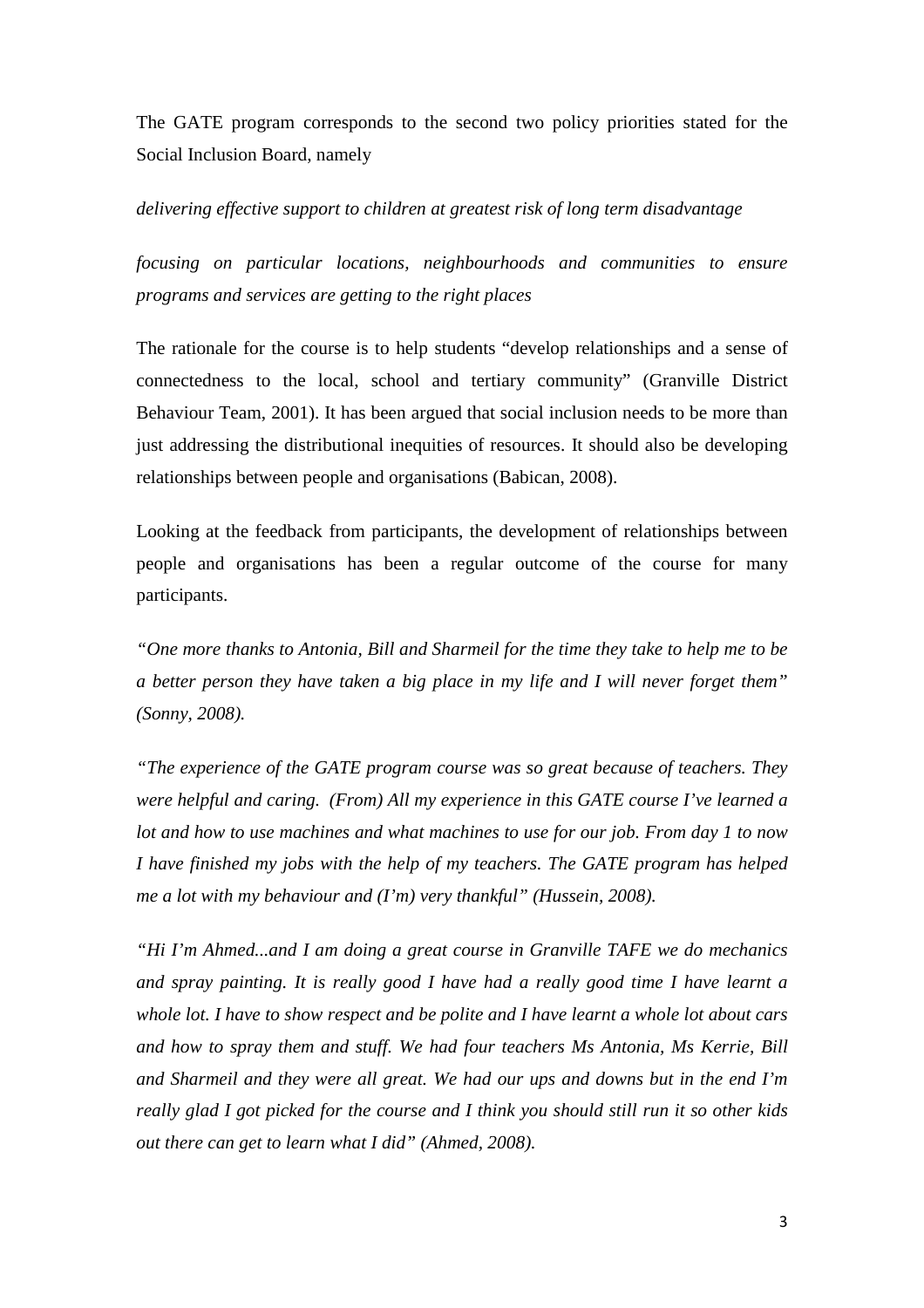*"To be honest I loved going to TAFE because everybody in my class was so friendly. Even though there were some people at TAFE that were idiots in the end you make friends (with them)…And if I had a chance to do this course again I'd do it with passion" (Rami, 2008).* 

*"The TAFE program was the best thing to happen to me while I'm in school…I AM A SPRAYPAINTER...This TAFE program is the thing I get up for at the start of the week" (Chris, 2008).* 

Also students regularly indicated an increase in self esteem and awareness of their own skill levels in their evaluations.

The schools have also seen positive outcomes from the course:

*"The GATE program has provided an outstanding opportunity for at risk high school students to experience success. Strathfield South High school has been participating in this program for the last three years. The students involved in the program typically are experiencing difficulty at school with issues of disengagement, absenteeism, behaviour difficulties and very limited academic success. Without exception students involved in GATE have made enormous improvements in all these areas whilst participating in the program" (Greg Lucas Deputy Principal Strathfield South High School, 2008).* 

*"In my capacity as Deputy Principal of Belmore Boys High School, working with significantly at risk students, I have found the GATE program the only saviour for students with which we had possibly had otherwise reached the "end of the road"; students that had been spending most of their time on suspension or in the custody of the police…For the students that fit into this category we have found nothing as positive and successful as the GATE program" (Alan Smith Deputy Principal Belmore Boys High School, 2008).* 

*"The majority of these students have disengaged with mainstream school. Through habitual truancy they have been placing themselves in positions which could have rapidly led to deterioration in their ability to meet behavioural and society standards. On graduation day I witnessed the degree of accomplishment and self satisfaction in*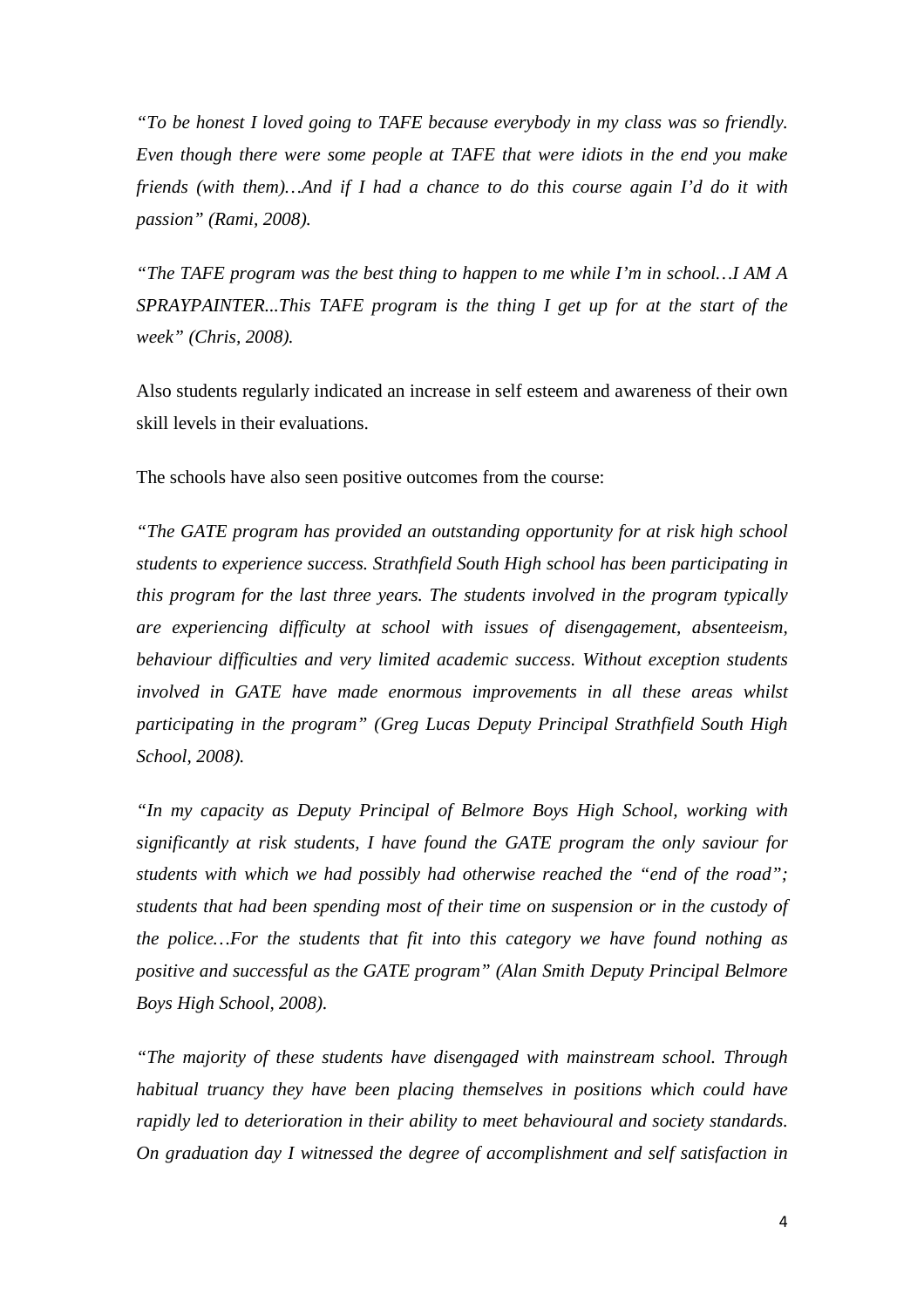each of the boys. Their parents were equally proud as each student had not had *publicly recognised success previously" (Bill Hilliard and Tim Jurd, Deputy Principals Homebush Boys' High School, 2008).* 

But this course is at risk due to funding cuts.

#### **How Does the Program Work?**

This program has been created in partnership between the Granville Behaviour Team and the South Western Sydney Institute Outreach section at Granville College. The Granville Behaviour Team has coordinated the selection and overseeing of the students from school to the TAFE campus. The Outreach section has coordinated the teaching on campus.

Outreach provides courses for people who find it difficult to enter formal education or training because of barriers such as income level, age, family commitments, physical or intellectual disability, English language ability, little previous education, lack of confidence or isolation.

Outreach sections are found at most TAFE NSW campuses. The coordinators work in partnership with community groups or government departments who identify groups of people as listed above who are interested in gaining skills in particular areas such as computing, fashion, automotive engineering, basic English as well as general employability skills such as planning and organising, teamwork and self management. These courses may be held in community venues or at the TAFE campus and are fee exempt which aims to allow easier access for the most marginalised of students. Some of the groups serviced by Outreach at Granville in 2008 included people recovering from drug and alcohol addiction, women wanting to return to the workforce, women who had experienced domestic violence, refugees and people on probation and parole. Youth at risk is a group often served by Outreach sections. In the past Granville Outreach has worked with local organizations such as Links to Learning, Information Cultural Exchange (ICE) to create various programs for youth at risk such as introduction to hairdressing and beauty, digital music and lyrics creation and performing hip hop dance.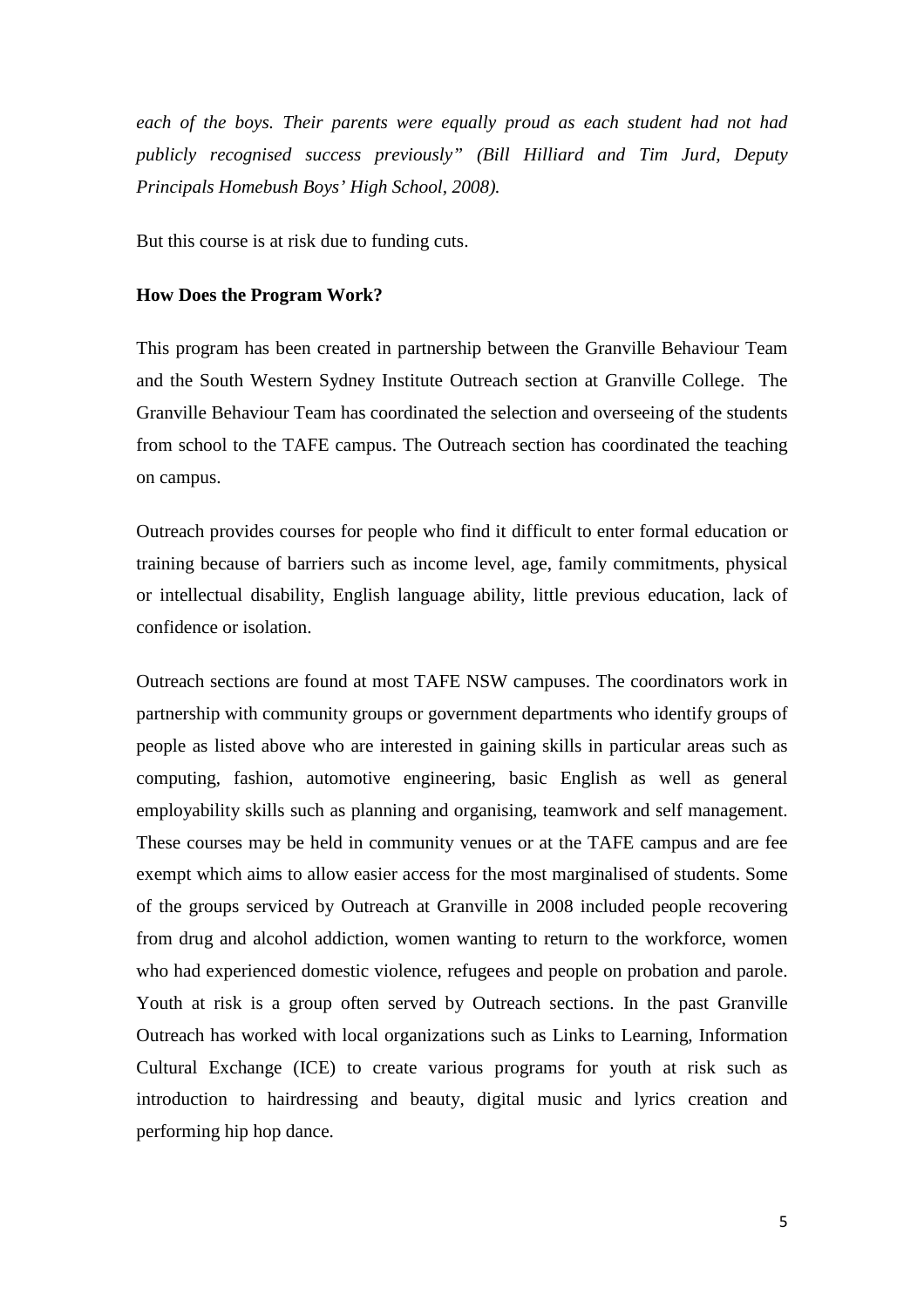The GATE students were enrolled through the Outreach section in a Statement of Attainment in Outreach Access which is a fee exempt course. The pedagogy of these classes aims to create participatory action research projects (Wadsworth, 1998) which in practice means that the students identify what they wish to learn and the Outreach section then creates the course using specific modules or units and negotiating with different teaching sections. Therefore the program aims to reflect the outcomes proposed by the students which may change or increase as the class reviews its own progress. Students, community partners and teachers are also expected to participate in ongoing evaluation of the course, contributing to a sense of ownership as well as assisting with future program development.

The course structure of the GATE program has been two days from 9:30am -2:30pm with an hour break for lunch. In semester 2 2008 the first day was practical skills in auto engineering and the second was practical skills in airbrushing as well as one hour of communication/conflict resolution skills. By emphasizing practical skills, the amount of time devoted to theory is limited which suits the short attention span of most of the students. Even the communication skills component has been very practical, with role plays for job interviews and conflict scenarios. The teachers have worked as a team with the Behaviour Support teacher accompanying the students in all classes and assisting the TAFE teachers with motivation and any behavioural issues allowing then to focus on the skills content.

# **Outcomes and Challenges of the GATE Program.**

By giving marginalised young students an experience of an alternative form of education the GATE program assists in addressing some of the challenges students at risk face that Julia Gillard has labelled "acute, complex and multi-layered" (Tomazin and Nader, 2008).

Because of the continued connection between the local high schools and TAFE NSW SWSI Granville College, students and schools have become more aware of the possibilities of alternate training and education courses and approaches. As mentioned earlier, Outreach pedagogy is a participatory action research approach, which involves students, organisations and the Outreach section contributing to the formation of the program structure and proposed outcomes. As the school system is committed to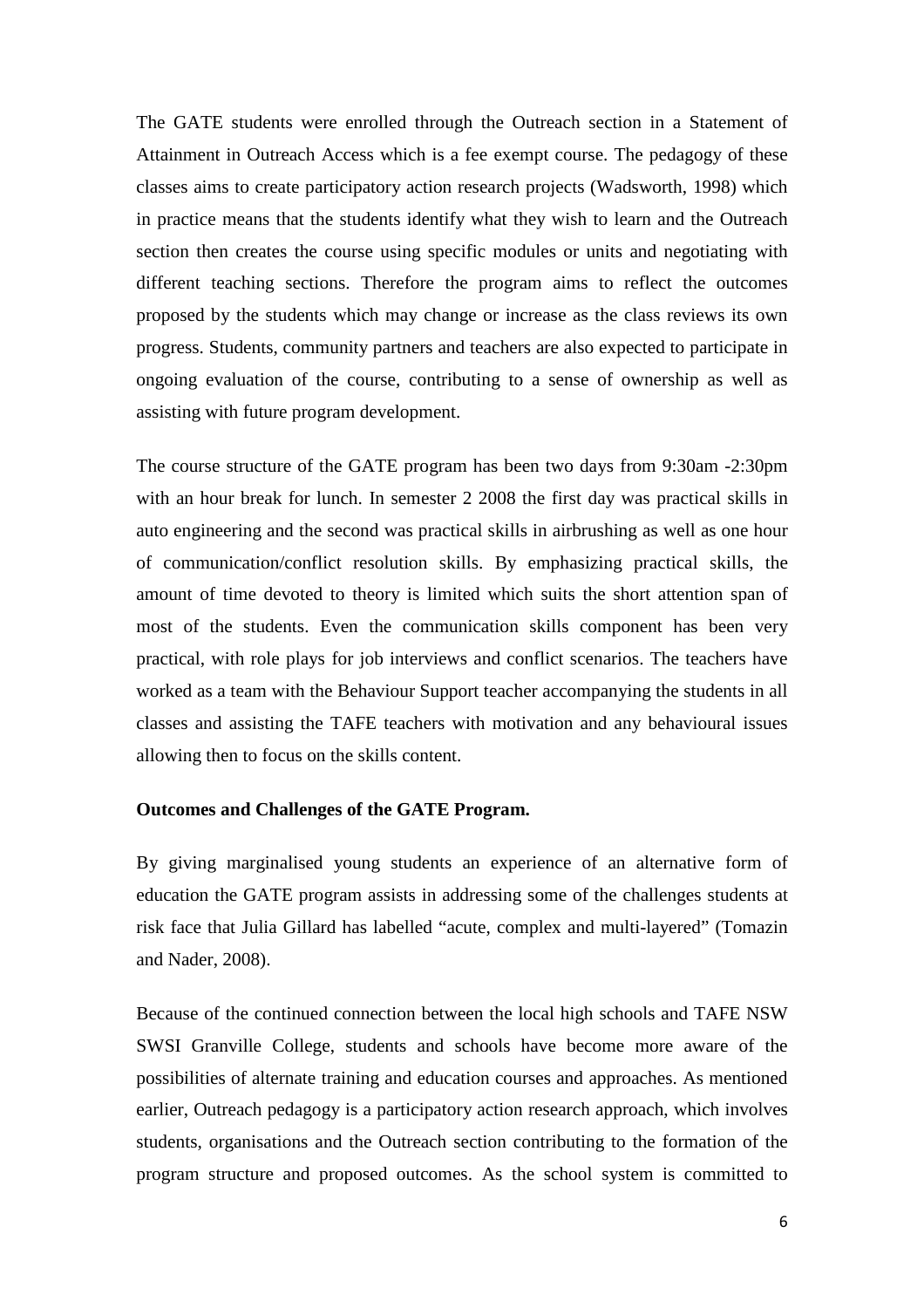specified hours in certain subjects to have students articulate to a School Certificate this level of flexibility is currently not possible. Outreach courses essentially act as a bridge, enabling students to become more aware of possibilities for future training. This is generally at a Certificate 1 or Statement of Attainment level and leads to enhanced self esteem and improvement in employability skills such as communication and problem solving .

Alternative ways to work with students who are at risk of leaving the school system have often been debated (Joseph, 2008; te Reile, 2008). Australia's retention rates for high school are struggling. Compared to other OECD countries, Australia is ranked  $20<sup>th</sup>$  in terms of school completion for 25-34 year olds (National Skills Policy Collaboration, 2008). Outreach pedagogy uses empowerment through learning, where students are encouraged to ascertain their own skills and then plan for education or training building on this. Students are thus engaged in defining their own goals and pathways. This is in contrast to a needs deficit approach, which believes there are gaps in learning that need to be filled. Kitty te Riele (2008) argues this latter approach ultimately has teachers lowering their expectations of students whereas an empowerment approach such as Outreach validates all students for their unique strengths and abilities.

By researching this program it could be seen whether it is also addressing the first social inclusion policy area of helping to support the needs of jobless families with children by contributing to breaking the cycle of generational unemployment through exposing students to alternative training not offered through the school system.

|                                     |  | Table 1. Relationship between student attendance at the GATE program and |  |  |  |  |  |
|-------------------------------------|--|--------------------------------------------------------------------------|--|--|--|--|--|
| subsequent enrolments with TAFENSW. |  |                                                                          |  |  |  |  |  |

| Year | <b>Starting</b> | <b>Finishing</b> | Percentage  | <b>Students</b> | Percentage   |
|------|-----------------|------------------|-------------|-----------------|--------------|
|      | number of       | number           | of students | starting        | of students  |
|      | students        | οf               | finishing   | other TAFE      | that started |
|      |                 | students         |             | courses         | another      |
|      |                 |                  |             |                 | <b>TAFE</b>  |
|      |                 |                  |             |                 | course       |
| 2000 | 9               | 9                | 100%        | 6               | 66 %         |
| 2001 | 20              | 17               | 85%         | 17              | 85%          |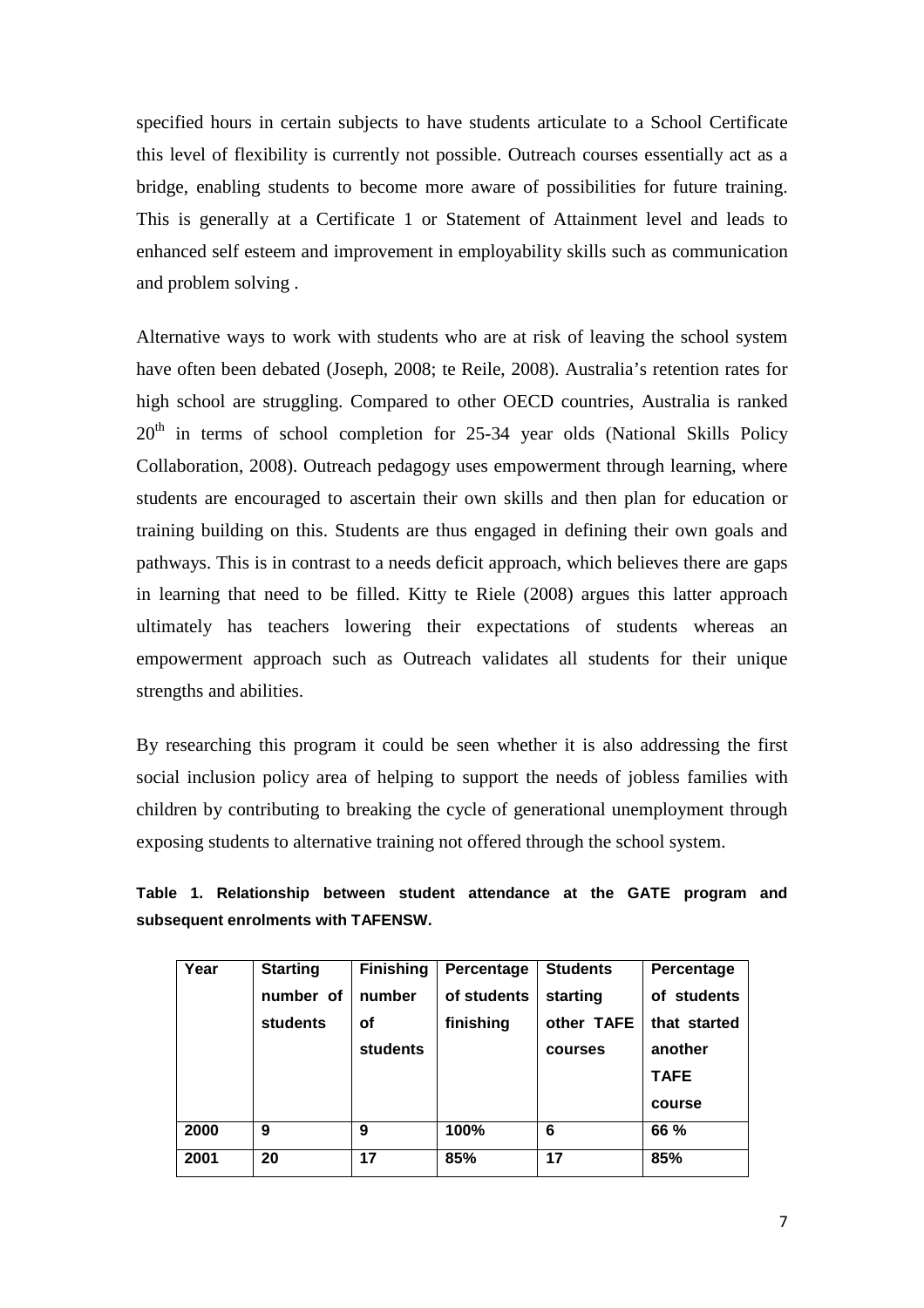| 2002 | 13 | 7  | 51% | 5  | 38% |
|------|----|----|-----|----|-----|
| 2003 | 15 | 14 | 95% | 14 | 93% |
| 2004 | 43 | 37 | 83% | 29 | 67% |
| 2005 | 46 | 40 | 86% | 24 | 52% |
| 2006 | 36 | 28 | 77% | 10 | 28% |
| 2007 | 39 | 38 | 97% | 16 | 41% |
| 2008 | 41 | 32 | 78% | *5 | N/A |

**\*These 5 students have withdrawn from the programme and enrolled in other TAFE courses.** 

Funding has been an ongoing challenge in planning the GATE program. The Department of Education (DET) has provided the funding for the Granville Behaviour Team teacher for all courses. From 2000-2007 the Outreach section has been successful in obtaining funding for the TAFE expenses through Get Skilled and Helping Youth at Risk (HYPAR) funding. Get Skilled funding was provided by the Equity Unit in SWSI for courses targeting specific clients groups. The HYPAR funding focused specifically for youth at risk programs across TAFE NSW Institutes. However TAFE NSW now competes with other registered training organisations (RTOs) for an increasing percentage of its funding as more and more government funding is made contestable (Coutts-Trotter, M., 2008). Perhaps an indication of this is that HYPAR funding no longer exists. Also the TAFE NSW South Western Sydney Institute Strategic Plan 2009-2011 indicates that priority will be given to increasing enrolments in Certificate II and above as well as in gap training to increase the number of people qualified at Certificate II or above (TAFE NSW South Western Sydney Institute, 2009). As Outreach courses are usually at certificate I level this means less opportunity to work with the most marginalised of students.

Due to the cost of the program, semester 2 2008 saw a scaling back of the course to only one program for 12 students. DET has continued to pay for one teacher but the TAFE teachers have been funded completely through the Outreach budget at Granville College. Collation of data on the program has only been attempted recently, so further funds would assist with this. However, no agreement for joint funding for 2009 has been reached so now the course is itself at risk!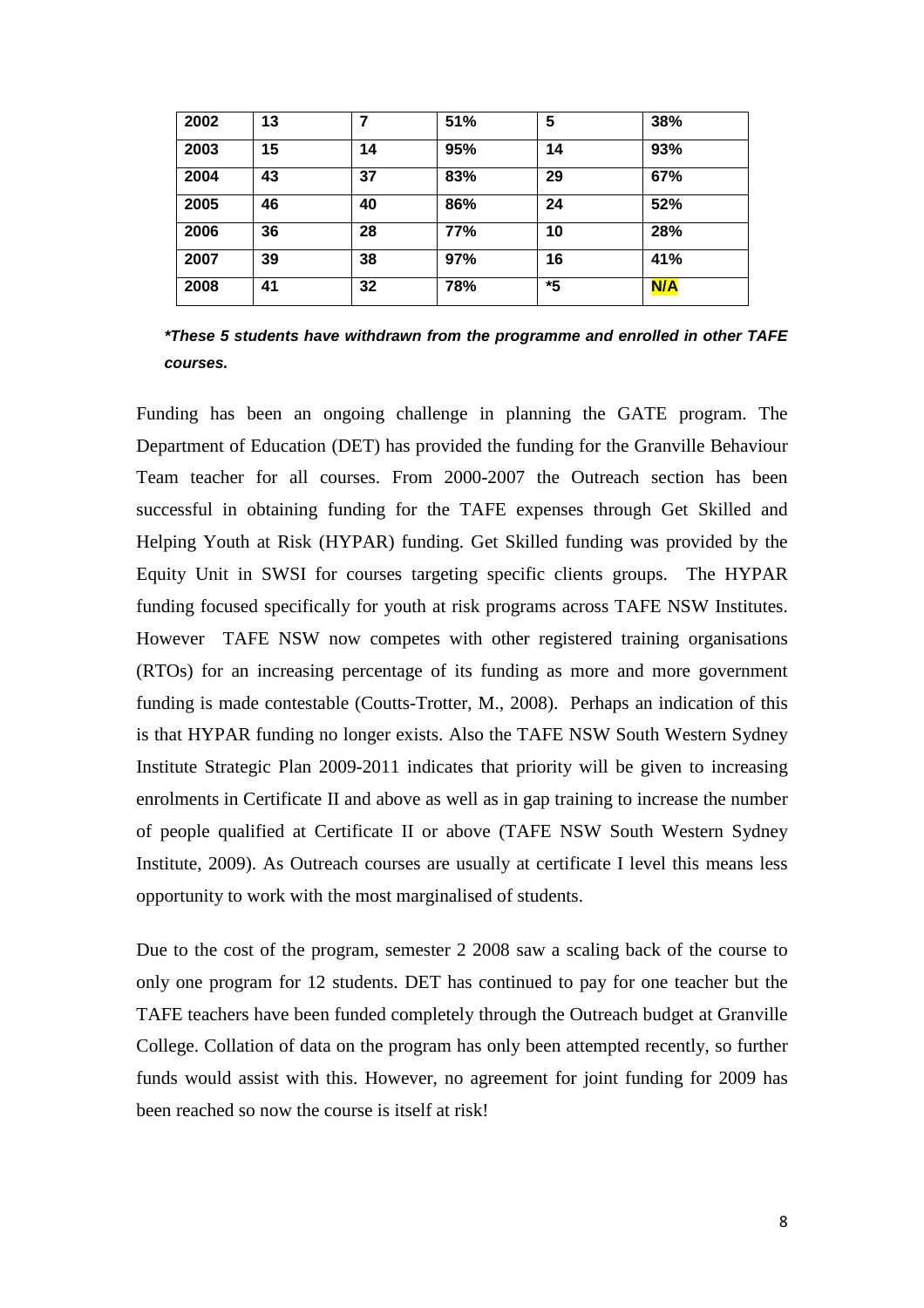Another challenge is working with young students in an adult learning environment. It could be argued that TAFE NSW should not be responsible for the provision of education for students of compulsory schooling age. In fact, there are restrictions and specific requirements regarding enrolling students less than 15 years of age in any TAFE course (DET, 2005). An adult learning environment differs from a school environment in that attendance is not compulsory as opposed to schooling (DET, 2008).

Risks therefore exist for both the students in terms of personal responsibility for turning up to class and for the TAFE College in terms of extra responsibility for duty of care of the young students. The GATE programme has partially addressed these risks by having a teacher from the Schools District Granville Behaviour Team in attendance with the students throughout all lessons as well as the TAFE teacher conducting the classes. The students are not supervised during the hour break for lunch, however TAFE colleges have security personnel available at all times.

# **Future Challenges for Youth at Risk Programs at TAFE.**

Currently high schools have access to a successful vocational education and training (VET) program for students in years 11 and 12, or Stage 6. Students access these VET courses either through their school or a local TAFE college. There are discussions regarding the possibility of such a program being adapted also for students in Years 9 and 10, or Stage 5 (NSW Government Department of Education and Training, 2007). If these courses are to be held at TAFE Colleges the issues of students under 15 years and the challenges of teaching young people in a non-school environment would need to be analysed more closely.

However it could be argued that the students currently serviced by the GATE program would not necessarily respond well to the approach used for a broader VET course for students of Stage 5. These courses would be within a set curricula possibly based on a training package with little room for flexibility. Therefore the issues of social inclusion for youth at risk may not be addressed.

Outreach's pedagogy which emphasises flexible options to meet diverse learning needs as well as addressing the social needs of students brings a particular approach to the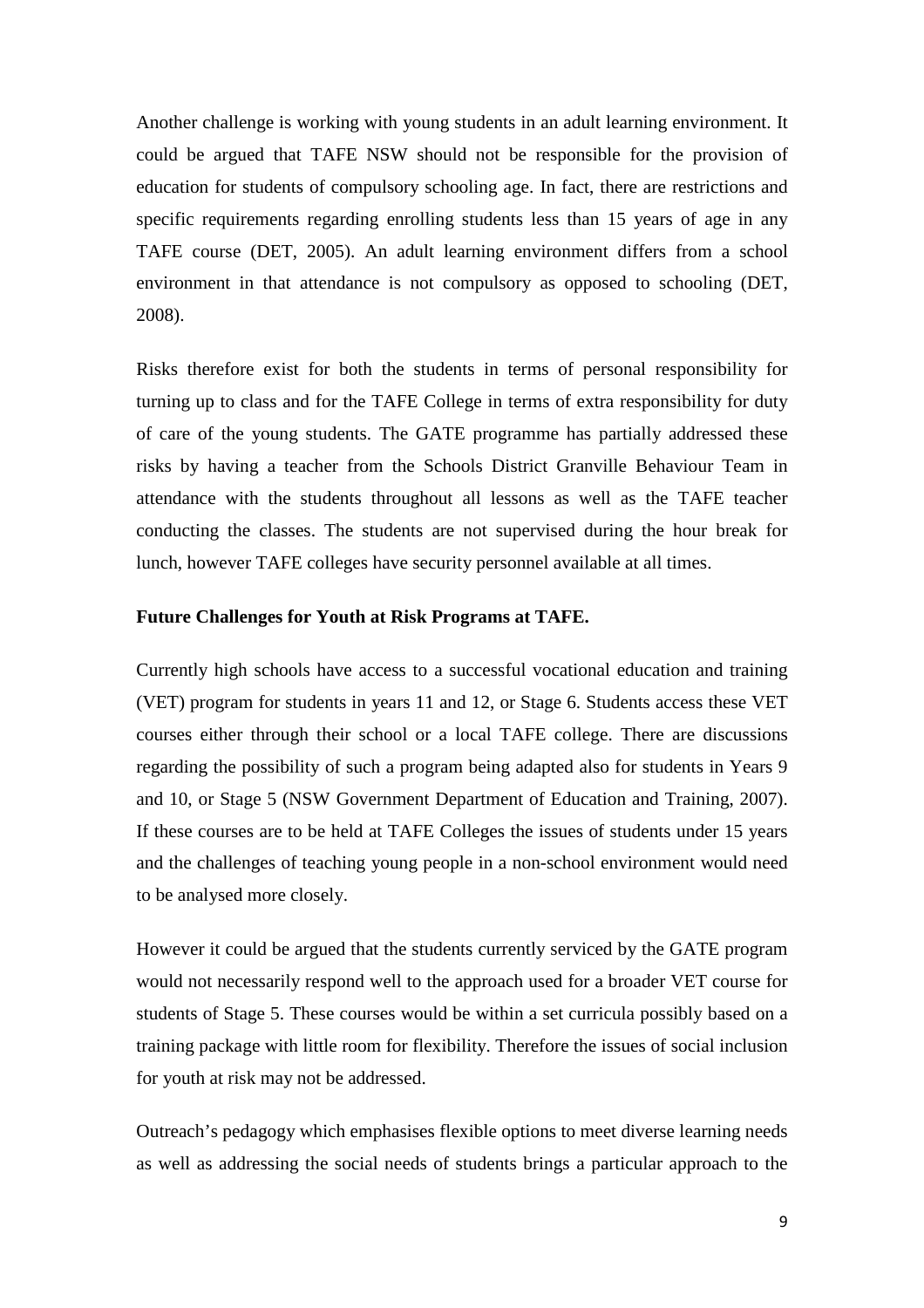teaching of VET which has seen successful outcomes for youth at risk. Analysis of past GATE students' pathways including employment, reengagement at school and alternate RTOs could assist in assessing the true value of the GATE program for youth at risk.. Creating a more structured approach to student support through the counselling unit and tutorial support for past GATE students who continue in the TAFE system could also help to evaluate how best to assist those students who may continue to be at risk of dropping out of courses.

Continued designated funding for specific youth at risk courses would enable continuity as the past situation of seeking funds every semester involved uncertainty in planning and budgeting. With the current emphasis on skills shortages and higher level qualifications the importance of relationships between the students and teachers may be missed. Providing the students with an environment where they can succeed has means that they are then able to consider alternate pathways. An example of this is that from the semester 2 2008 GATE program three students have enrolled in plumbing in semester 1 2009.

### **Conclusion.**

The story of the GATE program is a cautionary tale. This Outreach program reflects the social inclusion goal of "delivering effective support to children at greatest risk of long term disadvantage focusing on particular locations, neighbourhoods and communities to ensure programs and services are getting to the right places" (Social Inclusion Board, 2008). The testimonies from students and deputy school principals have shown an increase in self esteem for students and that positive relationships between these students and teachers are possible. But TAFE NSW will be competing with other RTOs for future funding, as government funding is made contestable (Coutts-Trotter, M., 2008) and focused more on skills shortages and higher qualifications. So it remains to be seen how social inclusion through access to relevant education for the most disadvantaged will continue to be a viable option.